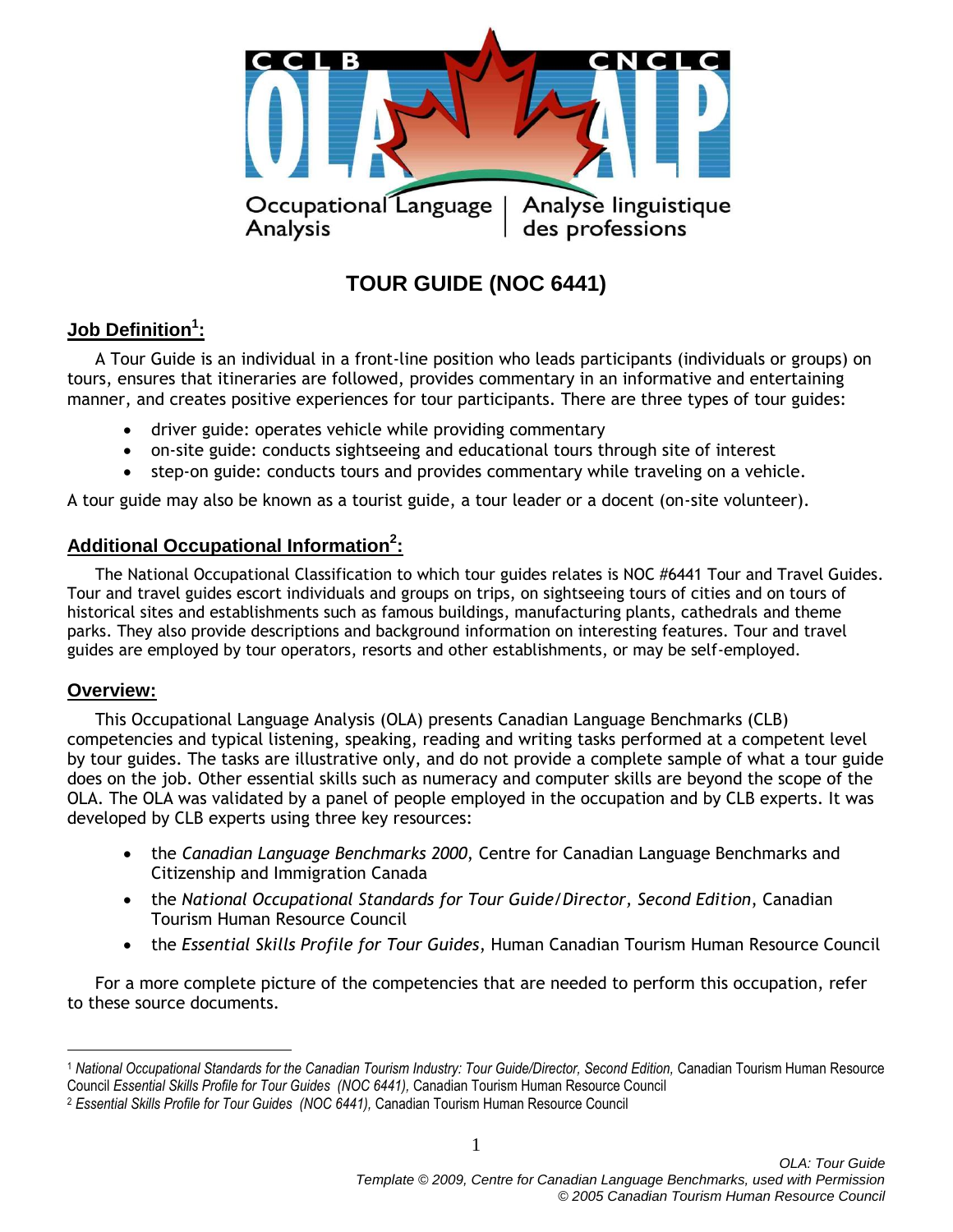## **How to Read this Occupational Language Analysis:**

The titles, numbers and sequence of categories are based on the *Canadian Language Benchmarks 2000*, which address four major skill areas Speaking, Listening, Reading and Writing. CLB competencies (language descriptors) are entered at the left margin and followed by a number indicating the benchmark level (1 – 12) for each competency. Sample occupational tasks (work/task descriptors)drawn from the Essential Skills Profile or the National Occupational Standards are indented and italicized underneath each competency and referenced to their source, as follows:

| <b>Task Source</b>                       | <b>Reference</b>                                   | <b>Example</b>                                                                        |  |
|------------------------------------------|----------------------------------------------------|---------------------------------------------------------------------------------------|--|
| <b>Essential Skills Profile</b>          | $ES + the first letters of the profile$<br>section | (ES-DU) = Essential Skills Profile, Document Use section                              |  |
| <b>National Occupational</b><br>Standard | $NOS +$ the section/subsection                     | (NOS-B2.5) = National Occupational Standard, Major<br>Category B, Skill 2; Subskill 5 |  |

## **Comparative Ratings:**

 $\overline{a}$ 

The following chart compares typical and most complex essential skills ratings for tour guides, based on the Essential Skills Profile, to the corresponding range of CLB ratings, as suggested in the *Canadian Language Benchmarks and Essential Skills Comparative Framework<sup>3</sup>* . These are general ranges and there may be some language tasks that fall outside of this range.

| <b>Skill Area</b> | <b>Typical</b>          |            | <b>Most Complex</b>     |            |
|-------------------|-------------------------|------------|-------------------------|------------|
|                   | <b>Essential Skills</b> | <b>CLB</b> | <b>Essential Skills</b> | <b>CLB</b> |
| <b>Speaking</b>   | $1 - 3$                 | $5 - 10$   | $2 - 3$                 | $6 - 10$   |
| Listening         | $1 - 3$                 | $5 - 10$   | $2 - 3$                 | $7 - 10$   |
| Reading           | $1 - 2$                 | $3 - 6$    | $2 - 4$                 | $6 - 10$   |
| Writing           | $1 - 7$                 | 4 - 7      | $2 - 3$                 | $6 - 8$    |

# **Common Conditions of Communication:**

| <b>Condition</b> | <b>Description</b>                                                                                                                                                                    |
|------------------|---------------------------------------------------------------------------------------------------------------------------------------------------------------------------------------|
| <b>Purpose</b>   | -teaching/leading tour participants; taking/giving direction to drivers and passengers; social<br>interaction                                                                         |
| Audience         | -tour participants/passengers; drivers; tour directors; customs officers; employers                                                                                                   |
| Context          | $-$ planned but constantly changing; often noisy, dynamic environments (traffic, public settings);<br>able to interpret modes, attitudes, and cues from audience (e.g. body language) |
| <b>Topic</b>     | - formal presentations based on research; topics often specialized, concrete to abstract                                                                                              |
| Mode             | - public presentations using public address system; broad range of communication vehicles<br>(phone, computer, radio, face to face)                                                   |

<sup>3</sup> *Canadian Language Benchmarks and Essential Skills Comparative Framework,* Centre for Canadian Language Benchmarks, 2005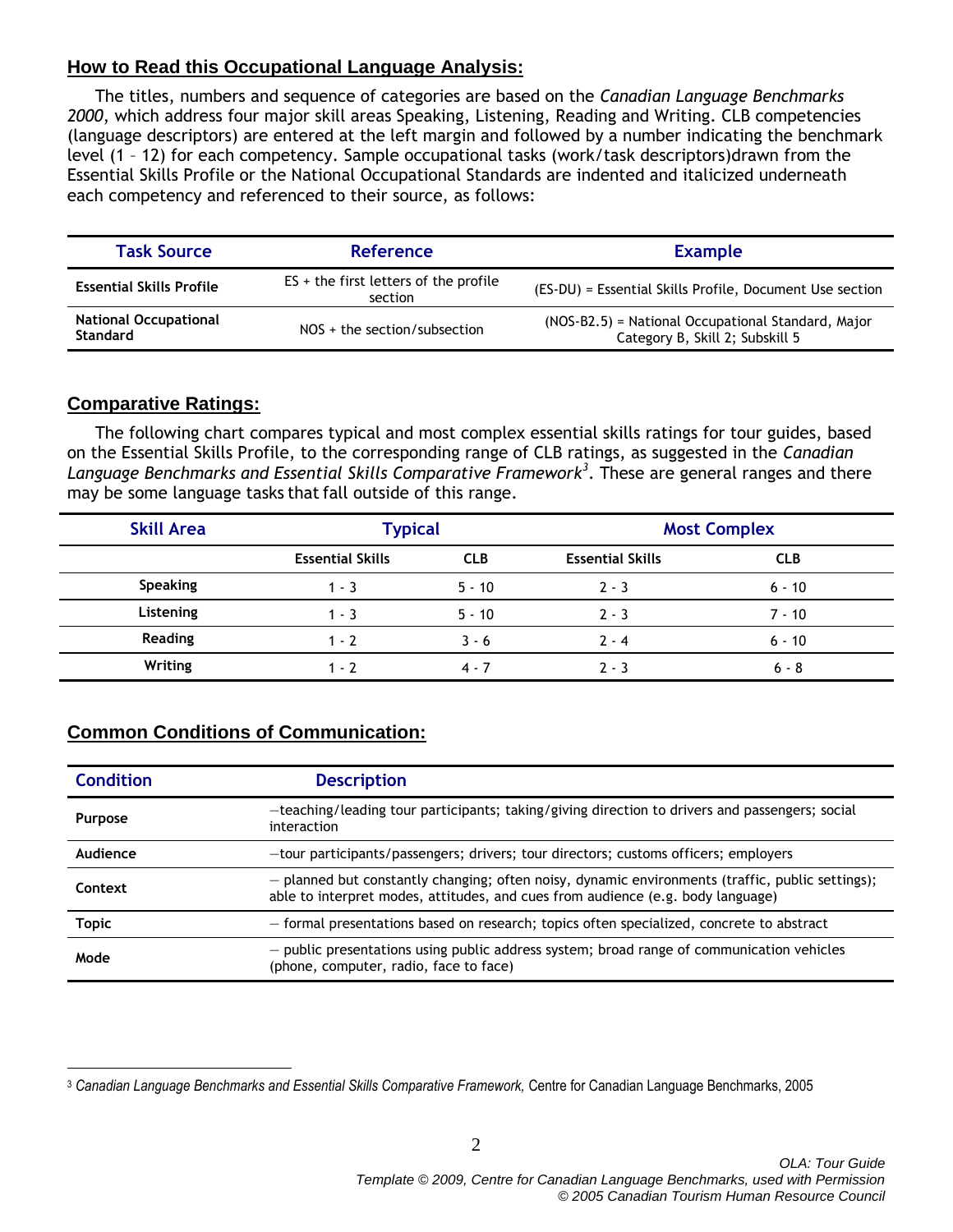# **Skill: Speaking**

## **I. Social Interaction**

### **Interpersonal Competencies**

### **Greet, introduce self and ask about the other person. (CLB 3)**

*greet participants; ask questions about origins, occupations, interests and reasons for being on tour (NOS-E3.4)*

### **Introduce two persons. (CLB 4)**

*make introductions (NOS-E3.5)*

### **Take leave appropriately. (CLB 4)**

*take leave of group: thank participants for joining tour ((NOS-Driver Guide-1.9)*

### **Express and respond to gratitude, appreciation, complaint, disappointment, dissatisfaction, satisfaction and hope. (CLB 7)**

*thank participants for joining tour; invite participants to return (NOS-Driver Guide-1.9)*

### **Respond to a minor conflict or complaint. (CLB 8)**

- *be diplomatic, e.g., explain reasons for policies without offending listener (NOS-B1.1)*
- *ask participant for possible solutions; thank participant for bringing issue to your attention; implement solution (NOS-F1.2)*

### **Comfort and reassure a person in distress. (CLB 8)**

- *respond to emergencies: remain calm and reassure participants (NOS-F1.5)*
- *reassure sick or injured participant (NOS-F1.6)*
- *offer assistance and condolences to companion (in event of participant's death) (NOS-F1.7)*

### **Respond to perceived hostility, blaming, putdowns, sarcasm, sabotage, condescension/patronizing or lies in social interaction. (CLB 10)**

*resolve conflict and/or negotiate with angry or belligerent passengers (ES-OC)*

### **Conversation Management**

### **Encourage others in a conversation by showing interest. (CLB 5)**

 *show interest in what is being said: acknowledge speaker's message; use gestures; make eye contact when culturally appropriate (NOS-D1.3)*

### **Avoid answering a question. (CLB 6)**

*do not become sidetracked by questions (NOS-E3.4)*

### **Manage conversation. Check comprehension. (CLB 8)**

- *allow speaker to finish message: do not interrupt (NOS- D1.3)*
- *confirm understanding e.g., paraphrase (NOS-D1.3)*
- *respond to all questions; ensure question has been answered satisfactorily, e.g., say "Does that answer your question?"(NOS- D1.4)*

### **Encourage others to participate. (CLB 8)**

 *involve participants, e.g., ask questions, encourage comments, allow participants with tour-related expertise to supplement commentary; acknowledge contributions (NOS-E3.4)*

### **Contribute to/co-manage a discussion or debate in a small formal group (work meeting, seminar). (CLB 9)**

 *participate in group discussion, to discuss (exchange information, opinions), to persuade, to negotiate, resolve conflict (ES-OC)*

## **Phone Competencies**

### **Carry on a brief phone conversation in a professional manner. (CLB 8)**

 *contact supplier to confirm details of reservation; use most effective method, e.g., 1-800 number, calling card; obtain additional information as required (NOS-E1.2)*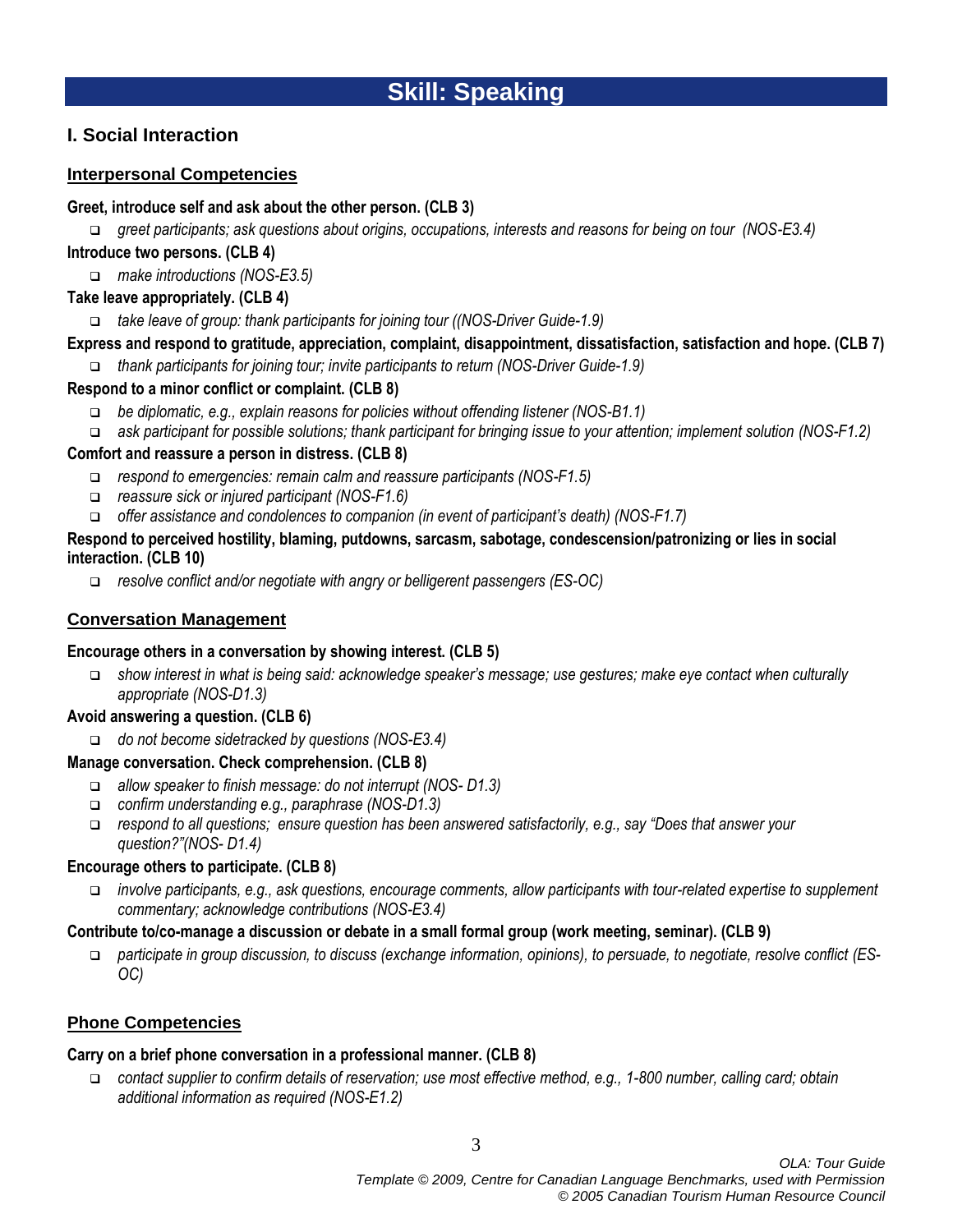# **II. Instructions**

### **Give an extended set of sequentially presented simple clause instructions/directions on daily routine actions. (CLB 5)**

- *indicate location of ramps, elevators and specially-equipped washrooms (NOS-B1.7)*
- *identify location of washrooms, garbage disposal areas, exits, safety equipment, smoking areas (NOS-E3.3)*
- *be clear and specific, e.g., say "Turn left at Charleswood Street; it's two blocks from here.", use route numbers or street names; use driver's left or right rather than north and south; give one set of directions at a time (NOS-Step-On Guide-1.8)*

#### **Give/pass on instructions about an established familiar process or procedure (technical and non-technical). (CLB 8)**

- *tell participants what clothing to wear and what environmental conditions to expect, for example, on glacier walks (ES-OC)*
- *inform participants of procedures; advise of consequences of non-compliance (NOS-B3.1)*
- *orient participants to itinerary at beginning of tour: outline activities and times in detail; note changes from previous discussions (NOS – E3.1)*
- *announce to participants safety precautions, for example: keep heavy objects and breakables on floor; remain seated while vehicle is moving; stay on designated pathways (NOS-E3.3)*

### **Give clear, detailed oral information to someone to carry out complex multi-step instructions for a familiar technical/nontechnical process. (CLB 9)**

 *communicate safety instructions to drivers and passengers. This can include information on emergency procedures, precautions for stowing gear or reacting to dangerous wildlife and environmental dangers and instructions about how to get on a helicopter safely or use life jackets and parachutes (ES-OC)*

### **Give instructions for carrying out very important procedures; give complex multi-step instructions for a familiar process or procedure in a demanding and stressful situation. (CLB 10)**

 *if leaving area without participant: inform local authorities, e.g., police, park wardens; inform others of situation as tour proceeds along route; contact tour operator; provide itinerary to contact person where participant went missing, including how you can be reached, and locations and times of upcoming stops; at each stop, call contact person to determine whether participant has been located (NOS-F1.8)*

# **III. Suasion (Getting Things Done)**

### **Ask for, offer, and accept assistance. (CLB 3)**

- *assist with boarding (NOS-Driver Guide-1.5)*
- *offer to assist participant, e.g., if luggage is lost, help to obtain temporary supplies (NOS-F1.1)*
- *ask for assistance in locating (missing) individual (NOS-F1.8)*

### **Give and get permission. (CLB 5)**

*ask permission before entering private property or taking audio/visual recordings (NOS-A1.3)*

### **Call for emergency assistance. (CLB 5)**

 *call emergency number, e.g., 911; call tour operator; report emergency, e.g., to driver, site personnel, emergency personnel and/or tour director (NOS-F1.5)*

### **Make a simple formal suggestion; provide reason. (CLB 6)**

- *make recommendations, if asked: be honest and diplomatic (NOS-D1.4)*
- *encourage purchase of locally made products (NOS-A1.3)*
- *(advise visitors regarding) wearing apparel appropriate for activity, e.g., footwear appropriate for walking, parkas or jackets in cold weather (NOS-On-Site Guide-1.3)*

### **Make a simple prediction of consequences. (CLB 6)**

- *inform participant of meal stop times so blood sugar levels can be managed (NOS-B1.7)*
- *explain consequences of non-compliance (NOS-F1.3)*

### **Make a verbal request for an item. (CLB 6)**

*alert suppliers of special needs, e.g., physical, dietary (NOS-B1.7)*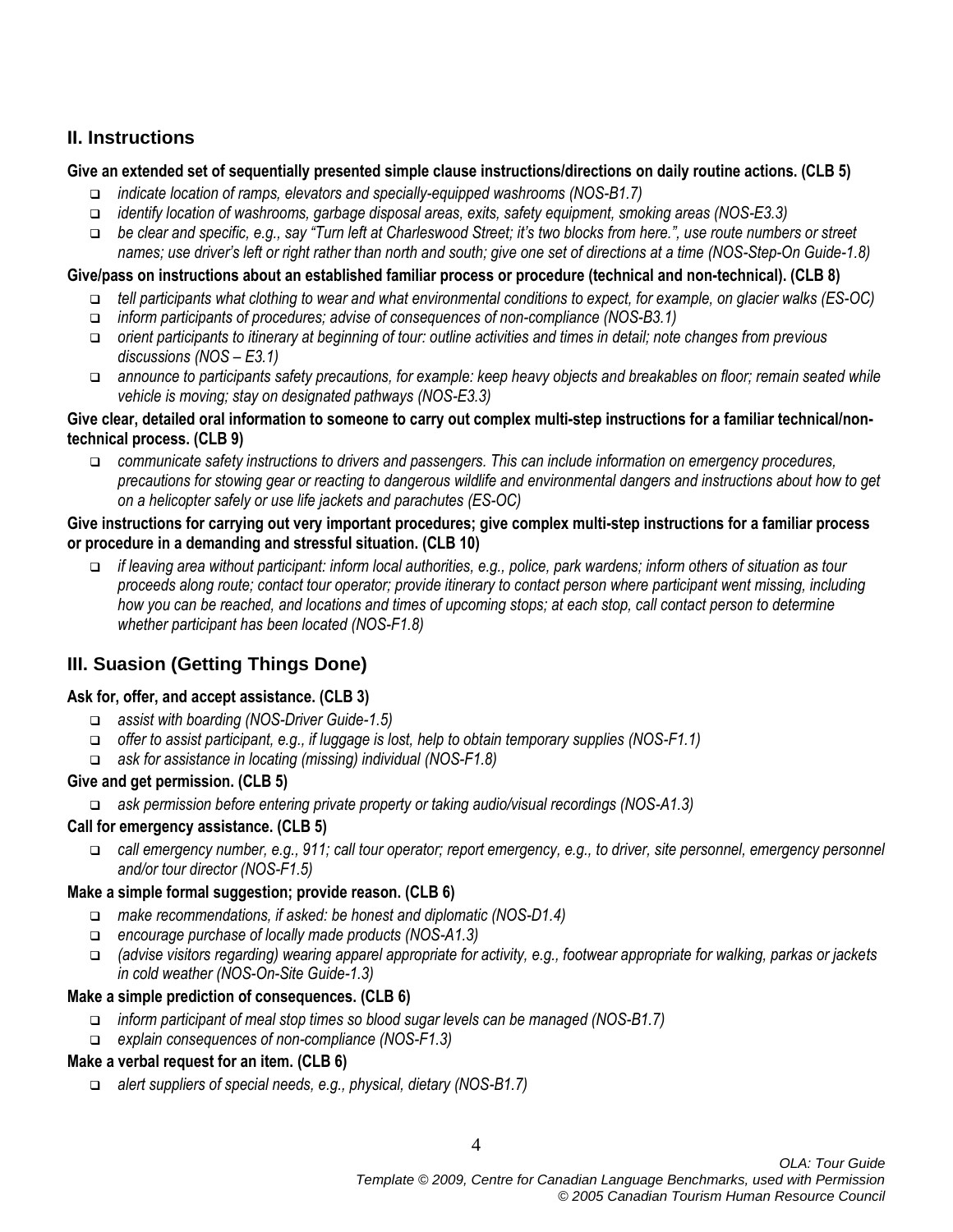### **Give and respond to a warning; discourage others. (CLB 7)**

- *inform participant of potential problems before departing, for example: high altitude passes; rugged terrain or icy conditions; inaccessible bathroom facilities; time change for those taking medications (NOS-B1.7)*
- *remind participants of risk of leaving personal belongings in vehicle; to watch step (NOS-Driver Guide-1.7)*

#### **Indicate problems and solutions in a familiar area. (CLB 8)**

*advise suppliers of delayed arrival or changes in itinerary as soon as possible (NOS-E3.1)*

#### **Formally raise an issue with an individual or a group in authority. (CLB 9)**

 *insist that participant seek medical treatment if condition adversely affects tour; ask participant to sign release in event of disagreement about need for medical assistance (NOS-F1.6)*

## **IV. Information**

### **Presentations**

#### **Describe and compare people, places etc. (CLB 6)**

- *explain local customs and terms (NOS-B1.2)*
- *provide information that promotes local area (NOS – B1.8)*
- *may talk to the authorities, such as the police, to file a report.(ES-OC)*

### **Describe a moderately complex process. (CLB 7)**

- *explain limitations of taking prohibited/restricted products out of Canada (NOS-A1.3)*
- *explain limitations of transporting food across international borders (NOS-B1.7)*

### **Tell a story, which includes an anecdote. (CLB 8)**

- *be entertaining, e.g., tell amusing anecdotes related to what participants are seeing, maintain interest of group (NOS-B1.1)*
- *tell stories and legends; read poems, use anecdotes and humour (NOS-E3.5)*

#### **Give a seminar-style presentation on a researched topic; explain complex concepts and ideas, by using analogy, examples, anecdotes and diagrams. (CLB 10)**

- *deliver a prepared commentary during each tour (ES-OC)*
- *present information to a large group (ES-OC)*
- *(give) presentations: communicate clearly: vary tone, volume and pace; emphasize points; evoke emotion, e g., build suspense or excitement; maintain interest, e.g., avoid lecturing; project voice so that all participant can hear; use variety of words and phrases as descriptors; use local, colourful language and terms in appropriate manner and ensure explanation is provided; stay on topic (NOS-D1.1)*

#### **Give effective presentations that meet the needs of diverse audiences. (CLB 11)**

 *deliver commentary; maintain interest of the group: tailor amount of detail to group; use prop kit; use variety of content, e.g., humour, legends, history, statistics, questions, personal anecdotes; improvise, e.g. spontaneously incorporate topics of current interest into commentary; consider needs and wishes of participants (NOS-E3.4)*

### **Interaction One-on-One**

#### **Ask for and/or provide detailed information related to personal needs, varied daily activities and routine work requirements. (CLB 8)**

- *know product, know how to find answers; be able to direct participants to sources of further information (NOS-B1.2)*
- *inform participants of restricted items (NOS-B2.1)*
- *ask for feedback, ensure physical comfort, ask if participants are comfortable (NOS-B1.2)*

#### **Discuss options. (CLB 8)**

*share concerns, provide options (NOS-B1.2)*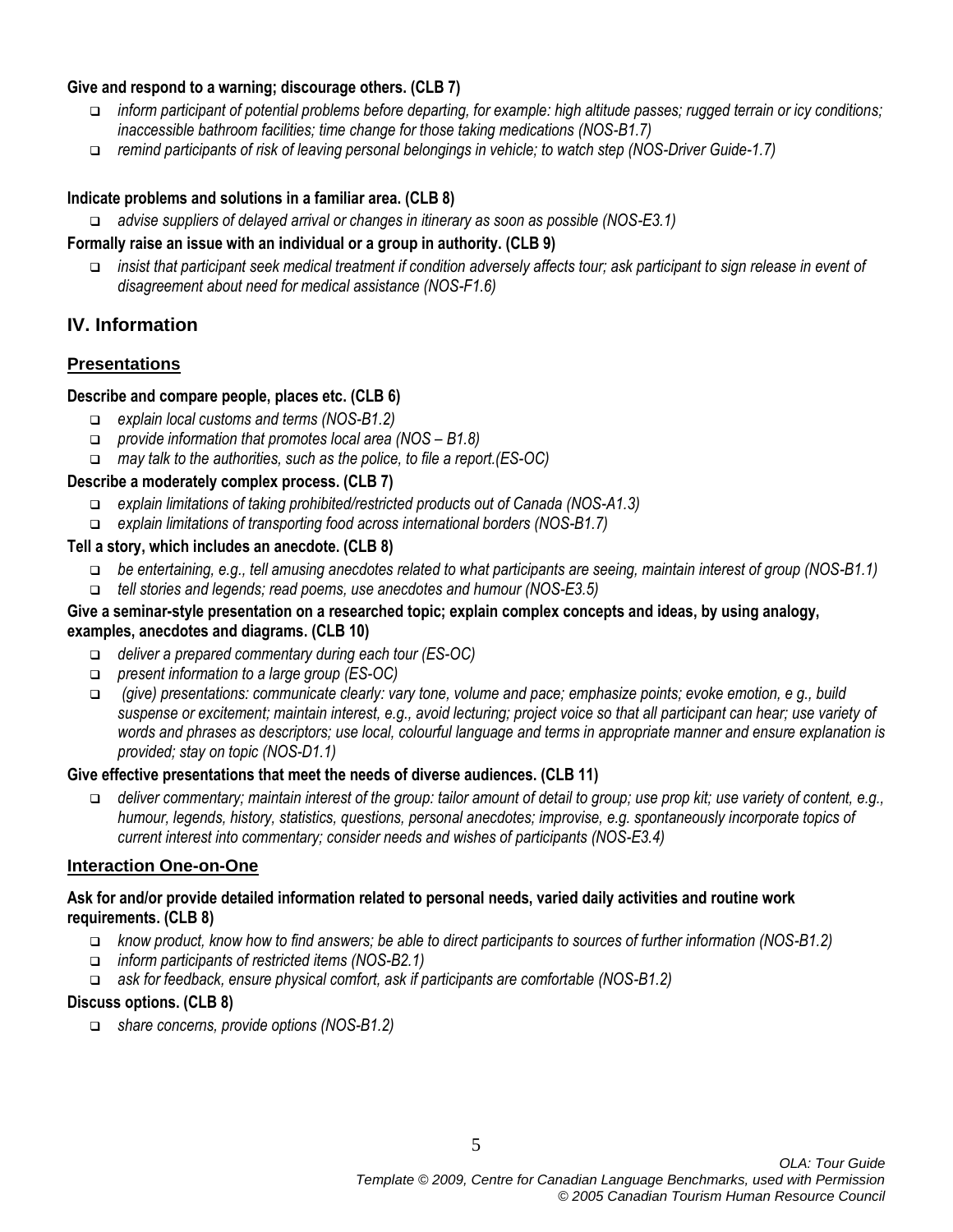#### **Provide, obtain and discuss detailed complex information and opinions with individuals in order to coordinate teamwork assignments/tasks. (CLB 9)**

- *interact with experts when doing research (ES-OC)*
- *network with industry colleagues, e.g., share knowledge and experience (NOS-C1.3)*
- *discuss with group leader: tour timing and itinerary; duties that each should manage, e.g., safety, tour procedures, itinerary, finance, tipping (NOS-E3.6)*

**Provide, obtain and discuss detailed complex information and opinions with an individual in a peer or superior relationship in order to coordinate work, train in established procedures, delegate, solve a problem or conflict, or make a decision. (CLB 10)**

 *confirm details of tour with tour operator, including: names and phone numbers of contacts, suppliers and emergency personnel; group profile ( for example: number and origin of participants; type of group, theme of tour, (e.g., Viking, mystery); cultural considerations; route, tour timing and special requests; company policies (NOS-E1.1)* 

#### **Interaction in a Group**

**Participate in a small group discussion/meeting: express opinions and feelings; qualify opinion, express reservations, approval and disapproval. (CLB 7)**

*participate in group discussion; present information to a small group (ES-OC)*

#### **Express or ask about possibility, probability. (CLB 7)**

 *advise passengers that there may be serious penalties for breaking laws, e.g., transport of firearms, undeclared goods (NOS-Driver Guide-1.8)*

### **Express doubts and concerns; oppose or support a stand or a proposed solution. (CLB 8)**

 *participate in formal group discussions concerning methods for improving work processes or product quality and the allocation of responsibilities. These groups may include co-workers only, or co-workers and managers or supervisors and people supervised by the guides (ES-WWO)*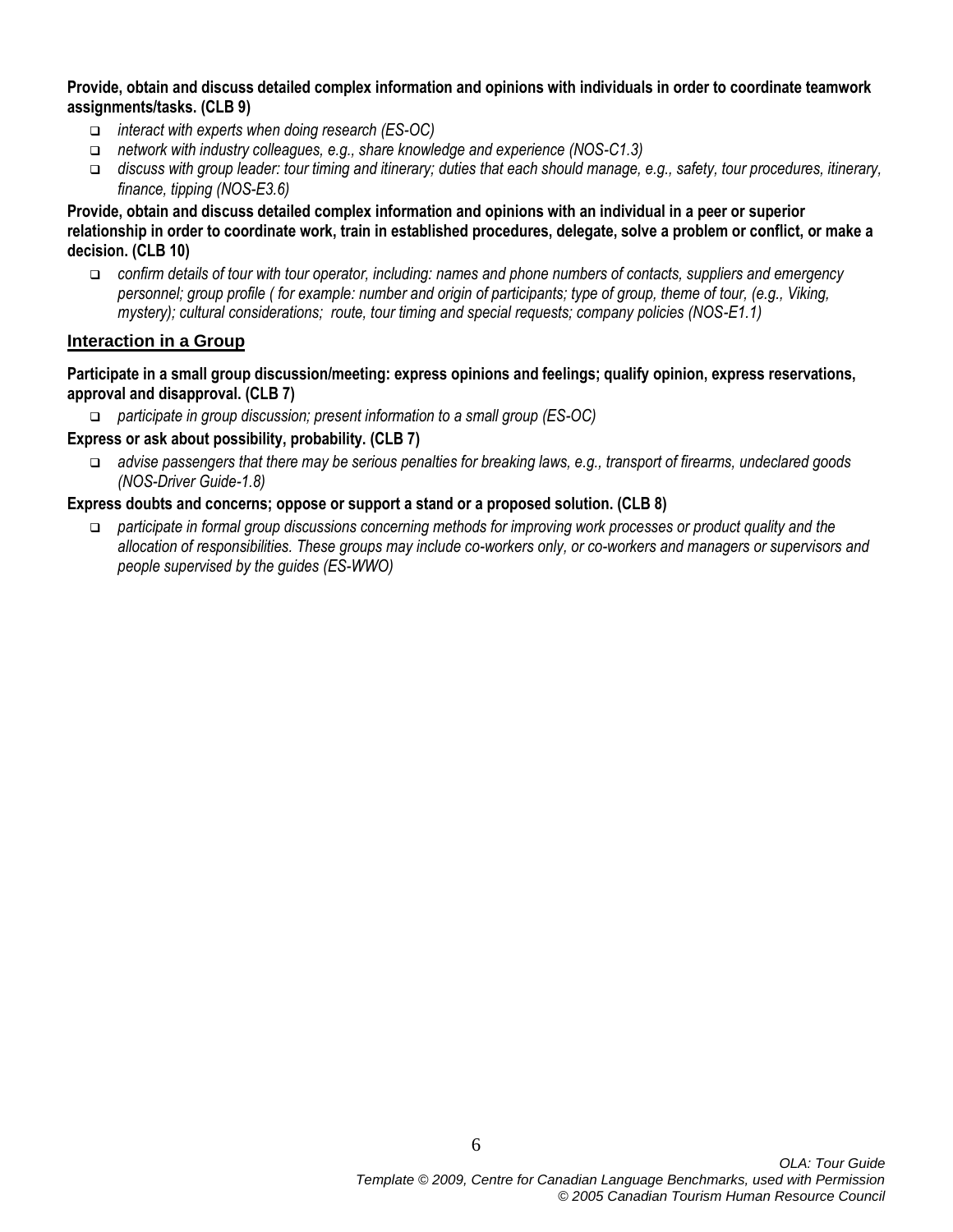# **Skill: Listening**

# **I. Social Interaction**

### **Identify factual details and inferred meanings in dialogues containing compliments, invitations, and offers; discussion of interests, likes/dislikes and preferences. (CLB 5)**

- *be attentive; e.g., listen to participants (NOS-B1.1)*
- *focus on details of what is being said and what is being implied (NOS-D1.3)*

### **Identify mood/attitude of participants. (CLB 6)**

- *be perceptive, e.g., identify and react appropriately to the mood of the group (NOS-B1.1)*
- *be sensitive to individual and group moods (NOS-B1.2)*
- *assess needs of participants periodically, e.g., ask if participants are comfortable, observe non-verbal behaviour (NOS-E3.4)*

**Identify stated and unspecified details, facts and opinions about situation and relationship of participants containing expression of and response to gratitude and appreciation, complaint, hope, disappointment, satisfaction, dissatisfaction, approval and disapproval. (CLB 7)**

- *be empathetic, e.g., listen to and acknowledge concerns of participants (NOS-B1.1)*
- *listen to entire complaint, in private if possible; empathize with participant; repeat details to confirm understanding (NOS-F1.2)*
- *solve problems regarding: lost items or lost people; dissatisfied customers or co-workers; interpersonal conflicts (ES-T)*

# **II. Instructions**

### **Understand sets of instructions related to simple technical and non-technical tasks. (CLB 7)**

- *follow directions of tour operator (NOS-F1.3)*
- **Understand simple directions on the phone. (CLB 7)**
	- *phone ahead to site to determine: hours of operation; parking availability; location; admission costs; capacity of attraction (NOS-E3.1)*

### **Integrate several detailed and extensive pieces of oral information to carry out multi-step complex instructions for a familiar process or procedure. (CLB 9)**

- *ensure accuracy of itinerary, routing and reservations (NOS-B1.1)*
- *(contact, obtain information from) media; television; industry associations; chambers of commerce, visitor/convention bureaus, and tourism/visitor information centres; government departments; auto associations (NOS-C1.1)*

# **III. Suasion (Getting Things Done)**

## **Identify expressions used to ask and grant permission; advise of danger; ask for, offer, and accept assistance. (CLB 3)**

*(receive) permission before entering private property or taking audio/visual recordings (NOS-A1.3)*

**Demonstrate comprehension of details and speaker's purpose in suggestions, advice, encouragements and requests. (CLB 6)**

- *(obtain participant) feedback (NOS-B1.2)*
- *use feedback to identify areas for improvement (NOS-B1.5)*
- *(consult with) content experts, e.g., weather bureau, geologist, forester (NOS-C1.1)*

## **Demonstrate comprehension of details and speaker's purpose in directive requests, reminders, orders and pleas. (CLB 7)**

 *discuss/clarify details of tour: itinerary, routing, drop-off points; clarify roles and responsibilities of driver, tour guide and tour director (NOS-On-Site Guide-1.1)*

## **Identify stated and unspecified meanings in extended warnings, threats, suggestions and recommendations. (CLB 8)**

- *accept constructive criticism and use as an opportunity to broaden knowledge and skills (NOS-B1.5)*
- *(gain general knowledge from) media; television; industry associations; chambers of commerce, visitor/convention bureaus, and tourism/visitor information centres; government departments; auto associations (NOS-C1.1)*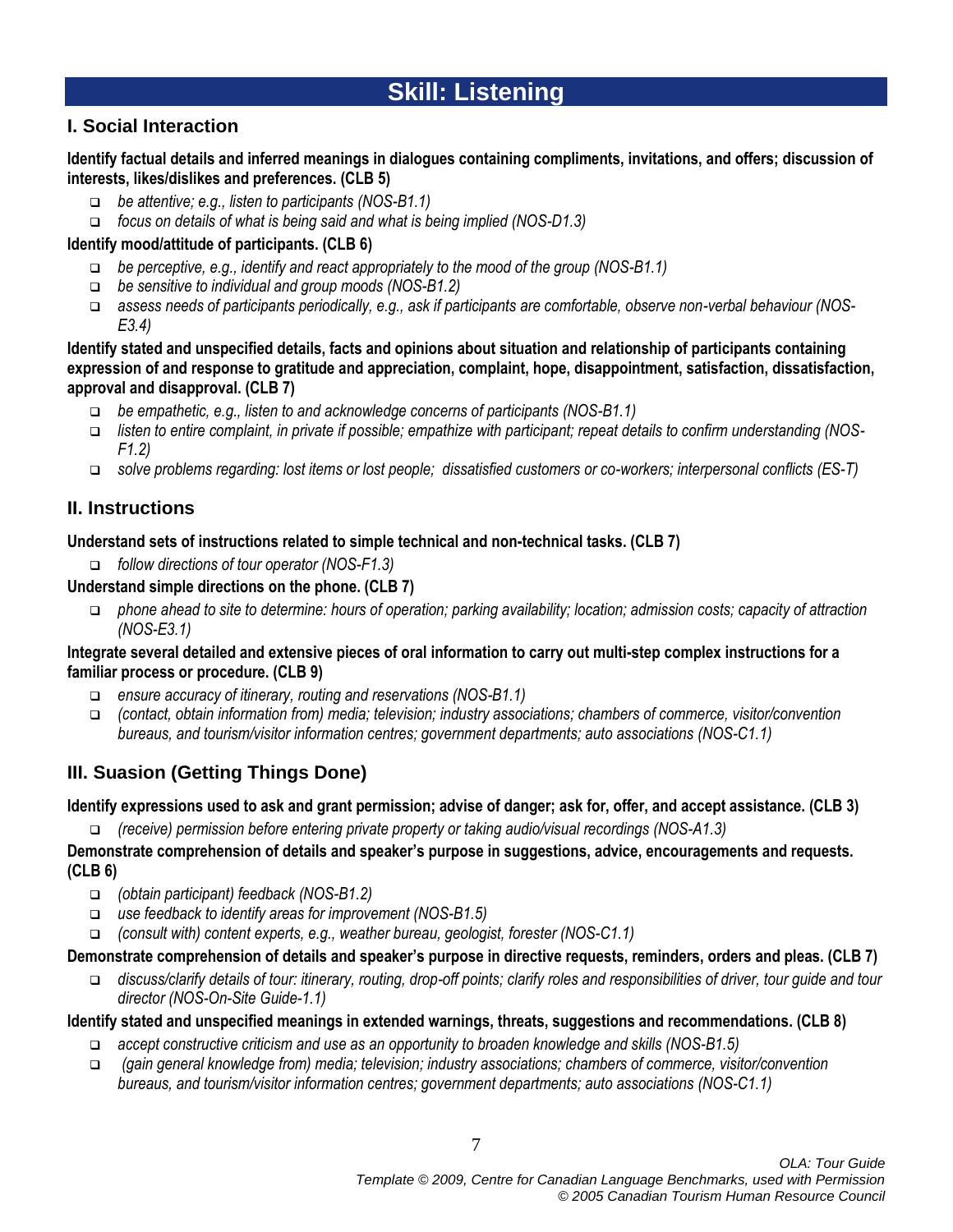# **IV**. **Information**

**Demonstrate comprehension of the gist, factual details and some inferred meanings by listening to a descriptive or narrative text. (CLB 5)**

- *listen to (participants') stories (NOS-B1.1)*
- *focus on details of what is being said and what is being implied (NOS-D1.3)*

**Identify main ideas, supporting details, statements and examples in a descriptive or narrative presentation, or in a group interaction (e.g., meeting, discussion). (CLB 6)**

- *(obtain information from) courses and seminars; content experts; colleagues and local contacts (NOS-C1.1)*
- *ask other participants where and when participant was last seen; obtain description of participant, including clothing worn (NOS-F1.8)*
- *confirm details of tour with tour operator, including: names and phone numbers of contacts, suppliers and emergency personnel; specific times and locations of pick up and drop off; itinerary (NOS-E1.1)*

## **Identify facts, opinions and attitudes in conversations about abstract and complex ideas on a familiar topic. (CLB 8)**

- *(contact, obtain information from) media; television; industry associations; chambers of commerce, visitor/convention bureaus, and tourism/visitor information centres; government departments; auto associations (NOS-C1.1)*
- *keep up to date with changes in legislation, for example: liaise with other tour guides/tour directors; seek advice from legal and professional sources (NOS – B2.1)*

### **Demonstrate critical comprehension of a lecture or presentation by one speaker: identify the main idea(s) and identify ways in which the supporting details develop the main idea(s). (CLB 9)**

*take training courses, e.g., public speaking, languages, geography, history, first aid, CPR (NOS-B1.5)*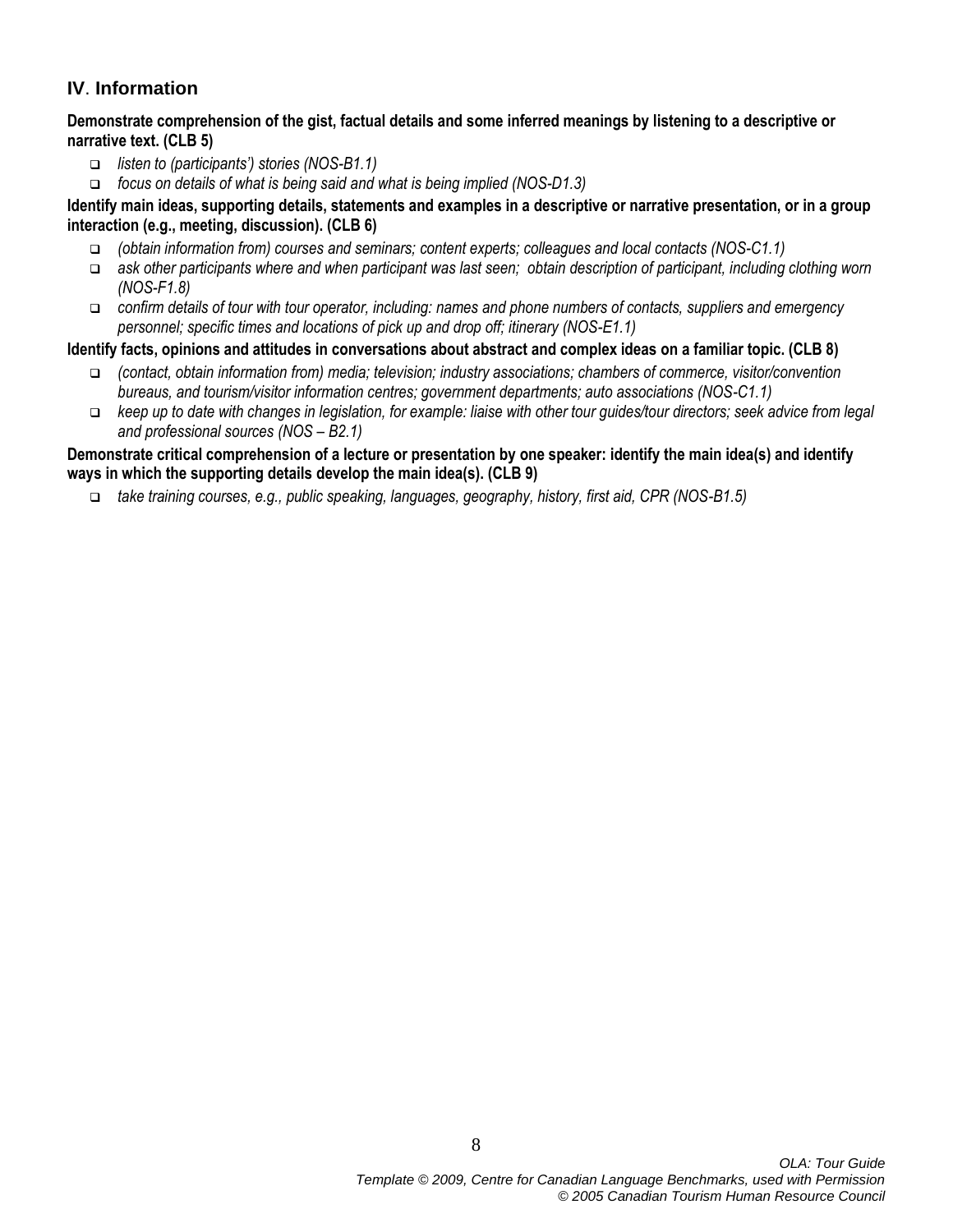# **Skill: Reading**

# **I. Social Interaction Texts**

No communication tasks for this category were found in the source documents. These tasks may, in fact, exist for this occupation and will require individual assessment in each work context.

# **II. Instructions**

### **Follow a set of common everyday instructions (up to 10 steps) when not presented completely in point form: sequence/order must be inferred. (CLB 6)**

- *follow manufacturer's instructions for operation of vehicle (NOS – Driver Guide – 1.1)*
- *review company policies, including payment procedures at stops, e.g., vouchers, cash; reporting procedures, e.g., for emergencies (NOS-E1.1)*

## **Follow everyday instructional texts. (CLB 7)**

 *(follow) telephone procedures, for example: local calling card use; least expensive way to call; how to contact multilingual international operator (NOS-C1.2)*

### **Integration of several pieces of information. (CLB 9)**

 *comply with municipal/provincial/territorial and federal legislation…review pertinent legislation; apply legislation to activities, including: obtaining permits, where applicable; informing participants of restricted items; keep up to date with changes in legislation (NOS-B2.1)*

# **III. Business/Service Texts**

### **Find information in formatted texts: forms, tables, schedules, directories. (CLB 3)**

- *read luggage tags and street signs (ES-DU)*
- *consult the calendar for special days (ES-DU)*

### **Find information in formatted texts: forms, tables, schedules, directories. (CLB 4)**

- *read temperature charts (ES-DU)*
- *read forms, to scan for specific information/to locate information; to skim for overall meaning, to get the gist (ES-RT)*
- *read signs, labels or lists (ES-DU)*
- *read completed forms containing check boxes, numerical entries, phrases or addresses (ES-DU)*
- *read tables, schedules, passenger tickets (e.g. for ferry, plane, etc.) or other table-like texts (ES-DU)*
- *obtain information from sketches, pictures or icons (ES-DU)*
- *refer to medical forms or participant profile forms (NOS-B1.7)*

### **Identify factual details and some inferred meanings in moderately complex business/service texts, including formatted texts. (CLB 5)**

- *read visitor guides early in the year, and then refer to them frequently for information (ES-RT)*
- *read participant lists and accommodation guides (ES-DU)*
- *read notes, letters and memos (ES-RT)*

### **Identify factual details and some inferred meanings in moderately complex texts containing assessments, evaluations, advice. (CLB 7)**

*review post tour debriefing and comment forms (NOS-B1.5)*

### **Locate three or four pieces of information in moderately complex formatted texts. (CLB 7)**

- *refer to company manuals (ES-RT)*
- *(read) employee handbook (NOS-C1.1)*

### **Identify factual and inferred meanings in written proposed solutions, recommendations and proposals; and in statements of rules, regulations, laws and norms of behaviour. (CLB 8)**

*read manuals, specifications, regulations to scan, skim, read the full text to understand or to learn (ES-RT)*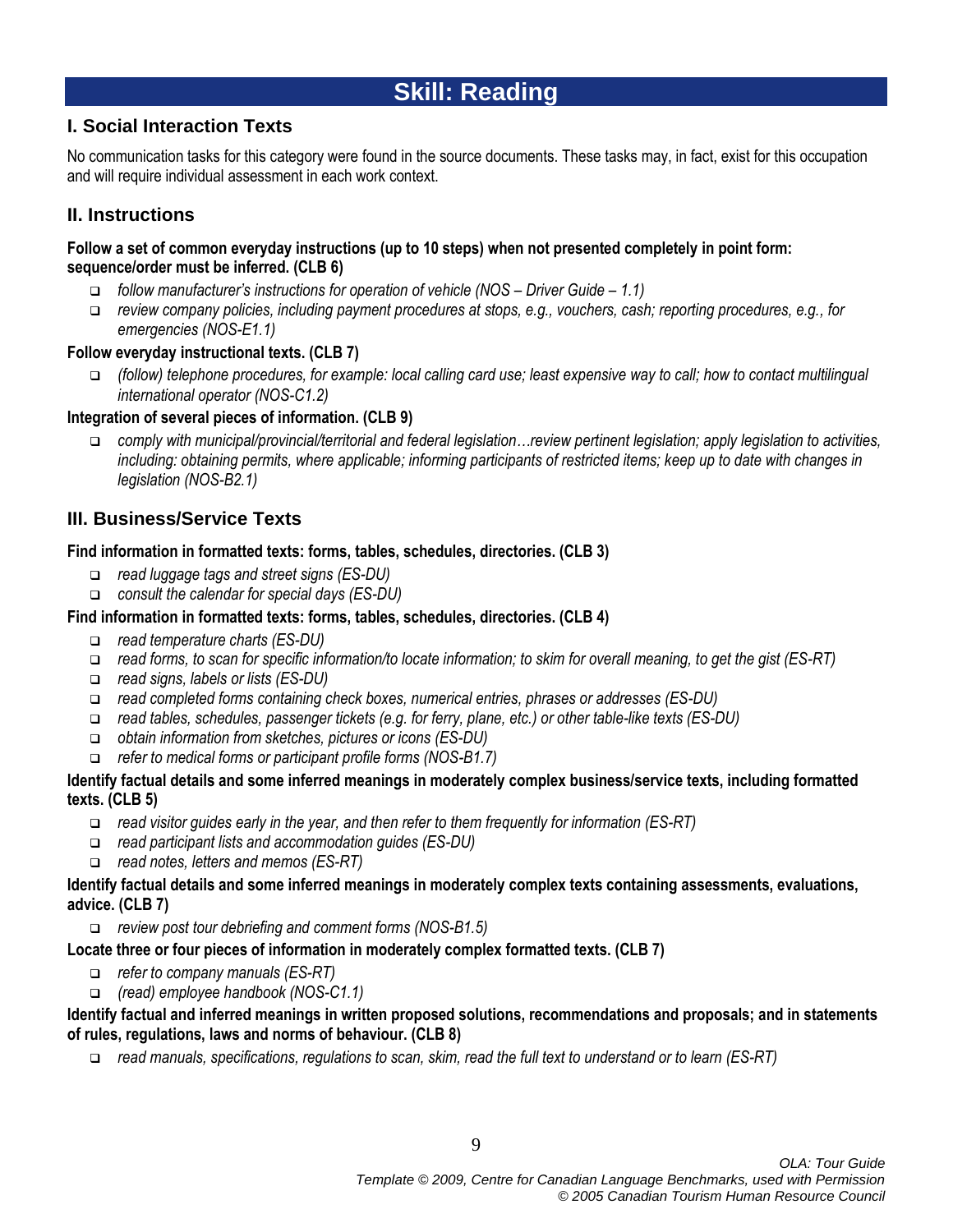**Obtain information for key work/business tasks by locating and integrating several pieces of information in complex prose texts and formatted texts. (CLB 9)**

*interpret scale drawings (ES-DU)*

### **Obtain information in key work/business tasks by locating and integrating several pieces of explicit and implied information in multiple, complex prose texts and in complex forms and graphic displays. (CLB 10)**

 *read a variety of materials when doing research, (which) may include scientific texts on specific topics, journals, trade magazines, brochures, history books, almanacs, children's books, archival books, natural history books, encyclopaedia/glossaries and health information. They also read documents taken from the Internet. (ES-RT)*

# **IV. Informational Texts**

### **Demonstrate comprehension of standard maps, basic diagrams, basic graphs. (CLB 5)**

- *read a wide variety of maps and legends…interpret floor plans (ES-DU)*
- *use maps; familiarize yourself with legend, scale and direction; identify: present location; stops and destination; hazards and restrictions; determine route (NOS – C1.5)*

### **Show comprehension of a one-page moderately complex descriptive/narrative text on a familiar topic. (CLB 6)**

- *read newspaper articles to keep current and to find information (ES-RT)*
- *read local newspapers (NOS-B1.1)*

### **Demonstrate comprehension of a cycle diagram, flow chart and a timeline/schedule. (CLB 6)**

 *consult ferry and bus schedules. Read schedules for local attractions. Read tide tables when touring in some locations (ES-DU)*

### **Demonstrate comprehension of factual details and inferred meanings in an extended description, report or narration when events are reported out of sequence. Draw conclusions. (CLB 8)**

- *read interpretive guides such as language reference guides and guide books for information (ES-RT)*
- *read publications, e.g., newspapers, trade journals, association newsletters daily (NOS-B2.1)*

### **Information Literacy/Reference and Study Skills Competencies**

#### **Access and locate information through tables of content, indexes and glossaries. (CLB 5)**

 *read directories, such as hotel and campground directories, telephone directories, menus, lists of tourism information centres and price lists and consult dictionaries for terminology (ES-DU)* 

### **Access and locate three or four pieces of information in on-line electronic reference sources (e.g., World Wide Web, library databases), if available, or from print reference sources. (CLB 7)**

- *research destinations before embarking (NOS-B1.1)*
- *read books, journals, and current newspapers, e.g., about local information, flora and fauna, history, or geography (NOS-B1.5)*
- *read reference material, e.g., go to library, search Internet (NOS-B1.6)*
- *locate legislation, e.g., in library or on Internet, at Queen's Printer (NOS – B2.1)*

### **Access and locate several pieces of information involving a complex search of on-line electronic reference sources (e.g., library databases) and of traditional sources. (CLB 10)**

- *find out information and conduct research to prepare their commentary for each tour (ES-T)*
- *(obtain and review) types of information required for tour; information about: employer and company; other local tours; natural environment; culture; economic and social environment; local information; location, hours of operation, access and applicable costs of services, events and attractions (NOS-C1.2)*
- *carry out research using Internet resources (ES-T)*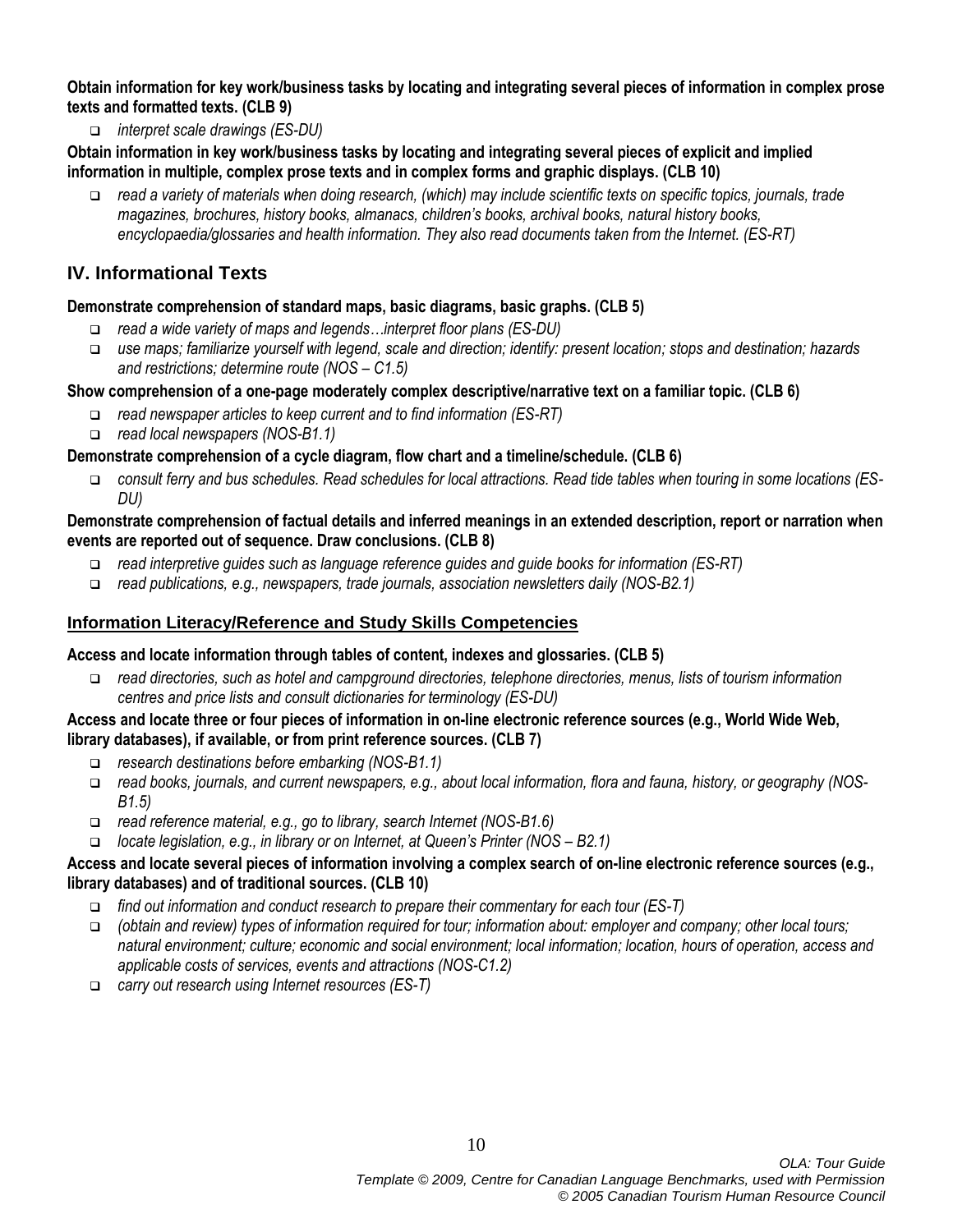# **Skill: Writing**

# **I. Social Interaction**

No communication tasks for this category were found in the source documents. These tasks may, in fact, exist for this occupation and will require individual assessment in each work context.

# **II. Recording/Reproducing Information**

### **Copy short texts to record information for personal use, or to complete tasks, or to learn information. (CLB 4)**

- *write reminder notes to themselves and notes about changes (ES-W)*
- **Take live phone messages, voice mail messages or pre-recorded information with five to seven details. (CLB 5)**
	- *record time and date of confirmation; name and telephone number of person contacted (NOS-E1.2)*

### **Take notes in point form from an oral presentation. (CLB 7)**

- *write reminder notes to themselves and notes about changes (ES-W)*
- *(take notes in) training offered in the workplace; off-site training (ES-CL)*

### **Write an outline or a summary of a longer text. (CLB 8)**

 *develop information file; gather information (from) articles, stories, photographs; literature from tourism/visitor information centres; organize information, for example: alphabetically, according to sequence of tour; topics; file information, using for example: computer, filing cabinet…update periodically (NOS-C1.3)*

### **III. Business/Service Messages**

### **Fill out simple forms. (CLB 4)**

*complete forms by marking check boxes, recording numerical information or entering words, phrases or sentences (ES-DU)*

### **Convey simple business messages as written notes. (CLB 4)**

*send and receive email (ES-CU)*

### **Fill out moderately complex forms. (CLB 6)**

- *complete invoices, vouchers, credit card slips, itineraries, passenger lists and reservation forms (ES-DU)*
- *enter information in tables, schedules or other table-like texts (ES-DU)*
- *do expense reports (ES-N)*

### **Convey business messages as written notes, memoranda, letters of request, or work record log entries, to indicate a problem, to request a change, or to request information. (CLB 8)**

*document time and location; nature of emergency; names of parties involved, emergency procedures followed (NOS-F1.5)*

### **Fill out forms and other materials in pre-set formats with required brief texts. (CLB 8)**

- *produce schedules for passenger; produce maps for their tour create translation lists two or three times a year (ES-DU)*
- *fill out forms as required, e.g. vehicle log book, daily report, wildlife report form (NOS-E4.1)*
- *complete insurance claim form (NOS-F1.1)*

### **Write short suggestions and reports as memos and pre-set form reports. (CLB 9)**

 *maintain accurate records, e.g., personal receipts, hours worked, invoices, tour reports, incident reports, visitor numbers, comments from participants, documented delays, recommendations for improvement (NOS-E4.1)*

# **IV. Presenting Information and Ideas**

### **Write a paragraph to relate/narrate a sequence of events; to describe a person, object, scene, picture, procedure or routine; or to explain reasons. (CLB 5)**

 *write texts requiring less than one paragraph…to organize/remember;; to keep a record/document; to inform/request information; to persuade/justify a request (ES-W)*